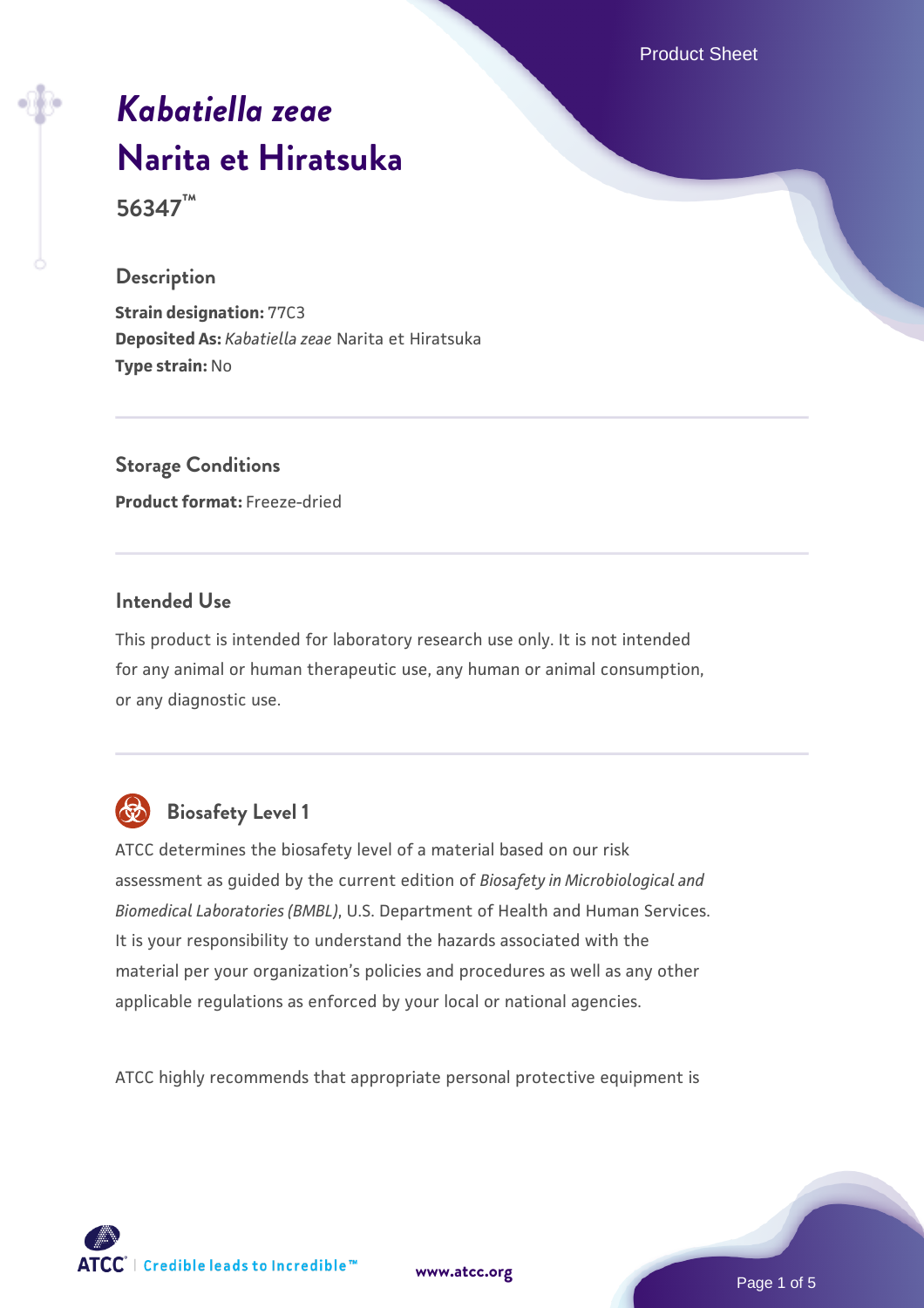always used when handling vials. For cultures that require storage in liquid nitrogen, it is important to note that some vials may leak when submersed in liquid nitrogen and will slowly fill with liquid nitrogen. Upon thawing, the conversion of the liquid nitrogen back to its gas phase may result in the vial exploding or blowing off its cap with dangerous force creating flying debris. Unless necessary, ATCC recommends that these cultures be stored in the vapor phase of liquid nitrogen rather than submersed in liquid nitrogen.

## **Certificate of Analysis**

For batch-specific test results, refer to the applicable certificate of analysis that can be found at www.atcc.org.

#### **Growth Conditions**

**Medium:**  [ATCC Medium 336: Potato dextrose agar \(PDA\)](https://www.atcc.org/-/media/product-assets/documents/microbial-media-formulations/3/3/6/atcc-medium-336.pdf?rev=d9160ad44d934cd8b65175461abbf3b9) **Temperature:** 24°C

## **Material Citation**

If use of this material results in a scientific publication, please cite the material in the following manner: *Kabatiella zeae* Narita et Hiratsuka (ATCC 56347)

#### **References**

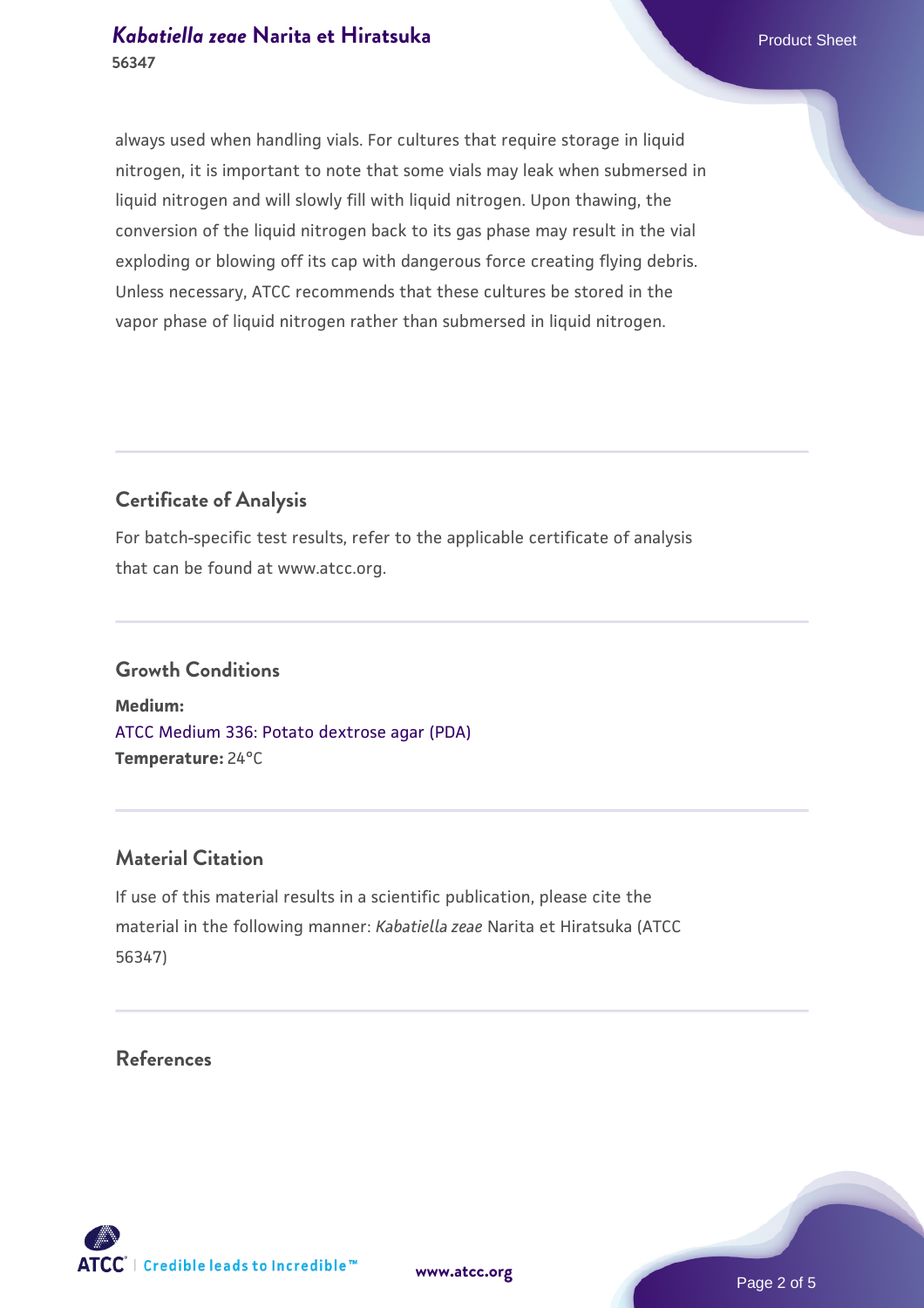References and other information relating to this material are available at www.atcc.org.

#### **Warranty**

The product is provided 'AS IS' and the viability of ATCC® products is warranted for 30 days from the date of shipment, provided that the customer has stored and handled the product according to the information included on the product information sheet, website, and Certificate of Analysis. For living cultures, ATCC lists the media formulation and reagents that have been found to be effective for the product. While other unspecified media and reagents may also produce satisfactory results, a change in the ATCC and/or depositor-recommended protocols may affect the recovery, growth, and/or function of the product. If an alternative medium formulation or reagent is used, the ATCC warranty for viability is no longer valid. Except as expressly set forth herein, no other warranties of any kind are provided, express or implied, including, but not limited to, any implied warranties of merchantability, fitness for a particular purpose, manufacture according to cGMP standards, typicality, safety, accuracy, and/or noninfringement.

#### **Disclaimers**

This product is intended for laboratory research use only. It is not intended for any animal or human therapeutic use, any human or animal consumption, or any diagnostic use. Any proposed commercial use is prohibited without a license from ATCC.

While ATCC uses reasonable efforts to include accurate and up-to-date information on this product sheet, ATCC makes no warranties or representations as to its accuracy. Citations from scientific literature and patents are provided for informational purposes only. ATCC does not warrant



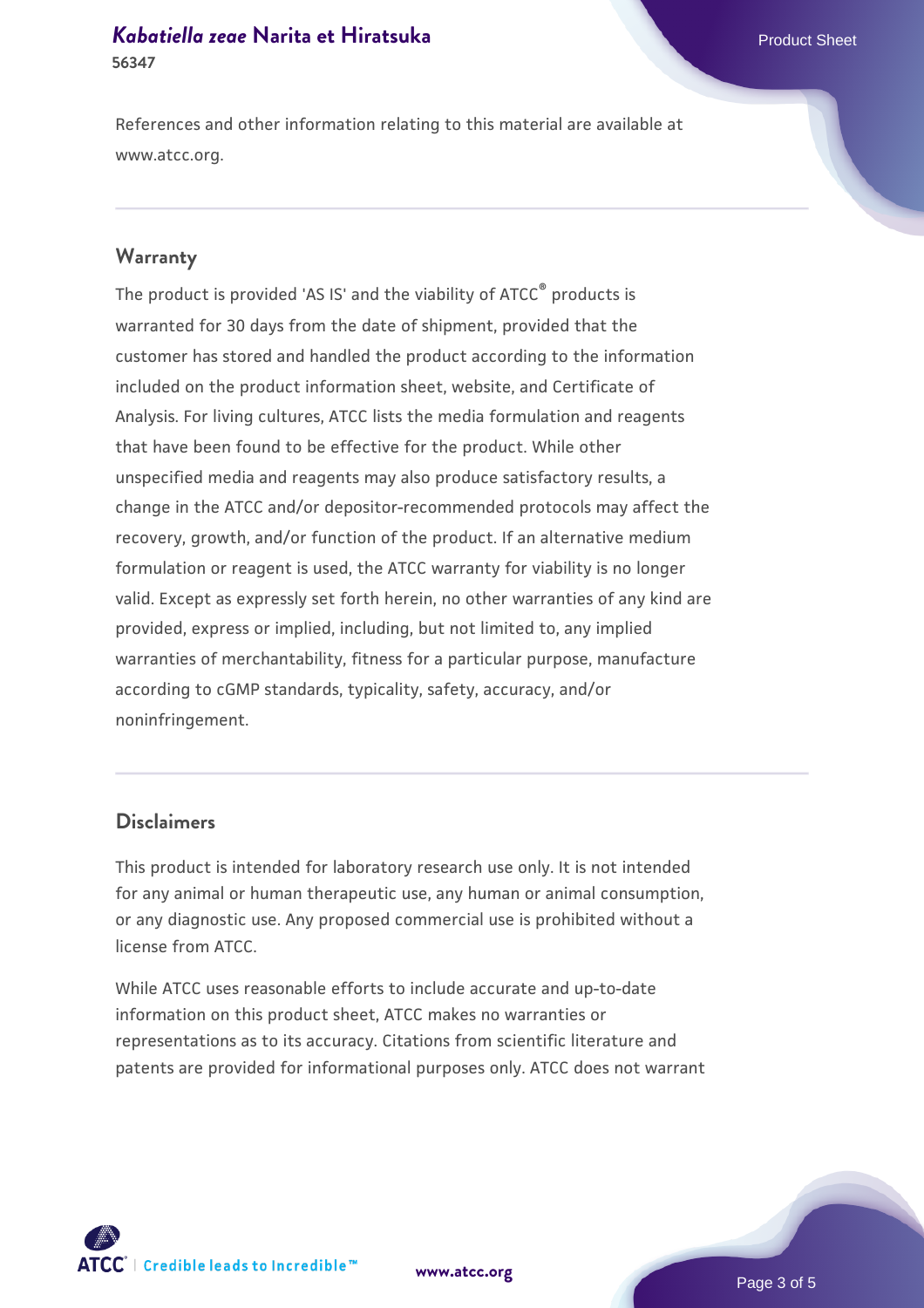that such information has been confirmed to be accurate or complete and the customer bears the sole responsibility of confirming the accuracy and completeness of any such information.

This product is sent on the condition that the customer is responsible for and assumes all risk and responsibility in connection with the receipt, handling, storage, disposal, and use of the ATCC product including without limitation taking all appropriate safety and handling precautions to minimize health or environmental risk. As a condition of receiving the material, the customer agrees that any activity undertaken with the ATCC product and any progeny or modifications will be conducted in compliance with all applicable laws, regulations, and guidelines. This product is provided 'AS IS' with no representations or warranties whatsoever except as expressly set forth herein and in no event shall ATCC, its parents, subsidiaries, directors, officers, agents, employees, assigns, successors, and affiliates be liable for indirect, special, incidental, or consequential damages of any kind in connection with or arising out of the customer's use of the product. While reasonable effort is made to ensure authenticity and reliability of materials on deposit, ATCC is not liable for damages arising from the misidentification or misrepresentation of such materials.

Please see the material transfer agreement (MTA) for further details regarding the use of this product. The MTA is available at www.atcc.org.

# **Copyright and Trademark Information**

© ATCC 2021. All rights reserved. ATCC is a registered trademark of the American Type Culture Collection.

#### **Revision**

This information on this document was last updated on 2021-05-19

#### **Contact Information**